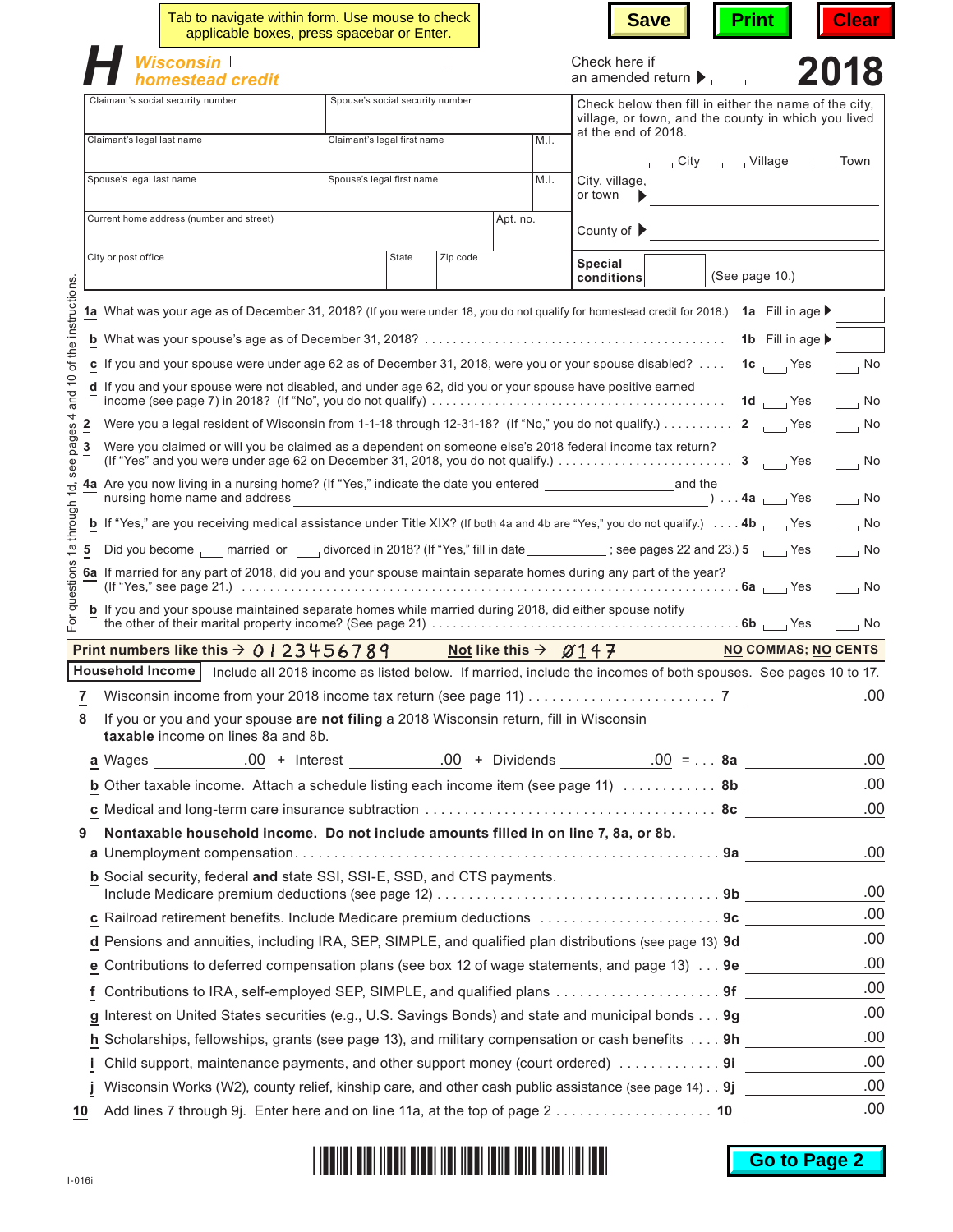|    | 2018 Schedule H   Name                                                                                                                                                                                                                                                                       | SSN | Page 2 of 4 |
|----|----------------------------------------------------------------------------------------------------------------------------------------------------------------------------------------------------------------------------------------------------------------------------------------------|-----|-------------|
|    |                                                                                                                                                                                                                                                                                              |     | .00         |
|    | <b>b</b> Workers' compensation, income continuation, and loss of time insurance (e.g., sick pay) 11b                                                                                                                                                                                         |     | .00         |
|    | c Gain from sale of home excluded for federal tax purposes (see page 14)  11c                                                                                                                                                                                                                |     | .00         |
|    |                                                                                                                                                                                                                                                                                              |     | .00.        |
|    | e Net operating loss carryforward or carryback and capital loss carryforward (see page 14) 11e                                                                                                                                                                                               |     | .00         |
|    | Income of nonresident spouse or part-year resident spouse; nontaxable income from<br>sources outside Wisconsin; resident manager's rent reduction; clergy housing allowance;                                                                                                                 |     | .00         |
|    | g Partner's, LLC member's, and tax-option (S) corporation shareholder's distributive share of<br>depreciation, Section 179 expense, depletion, amortization, and intangible drilling costs.<br>If none was claimed, write "None" on federal Schedule E, Part II, near the entity's name  11g |     | .00         |
|    | h Car or truck depreciation (standard mileage rate) (see page 15)  11h                                                                                                                                                                                                                       |     | .00         |
|    | i Other depreciation, Section 179 expense, depletion, amortization, and intangible drilling costs 11i                                                                                                                                                                                        |     | .00         |
|    |                                                                                                                                                                                                                                                                                              |     | .00         |
|    | 12 a Subtotal. Add lines 11a through 11j (if less than the total of lines 13, 14a, and 14c, see page 16) 12a                                                                                                                                                                                 |     | .00         |
|    | <b>b</b> Number of qualifying dependents. Do not count yourself or your spouse (see page 16) $\frac{1}{2}$ x \$500 = 12b                                                                                                                                                                     |     | .00         |
|    | c Household income. Subtract line 12b from line 12a (if \$24,680 or more, no credit is allowed) 12c                                                                                                                                                                                          |     | .00         |
|    | Taxes and/or Rent   See pages 17 to 19.                                                                                                                                                                                                                                                      |     |             |
| А  | Check here if your home was located on more than one acre of land and was not part of a farm; see Schedule 1, page 3 A                                                                                                                                                                       |     |             |
| в  |                                                                                                                                                                                                                                                                                              |     |             |
| C. | Check here if your home was used for other than personal or farm purposes while you lived there in 2018; see Schedule 2, page 3 $\text{C}_{\text{left}}$                                                                                                                                     |     |             |
|    | D Check here if you received Wisconsin Works (W2) payments or county relief during 2018; see Schedule 3, page 3  D                                                                                                                                                                           |     |             |
| 13 | Homeowners – Net 2018 property taxes on your homestead, whether paid or not 13                                                                                                                                                                                                               |     | .00         |
| 14 | Renters-Rent from your rent certificate(s), line 8a (or Shared Living Expenses Schedule). See pages 17 to 19.                                                                                                                                                                                |     |             |
|    |                                                                                                                                                                                                                                                                                              |     | .00         |
|    |                                                                                                                                                                                                                                                                                              |     | .00         |
| 15 |                                                                                                                                                                                                                                                                                              |     | .00         |
|    | Don't delay your refund. Attach all necessary documents. See page 20.<br><b>Credit Computation</b>                                                                                                                                                                                           |     |             |

|    |                                                                                                                                                             | .00 |
|----|-------------------------------------------------------------------------------------------------------------------------------------------------------------|-----|
| 17 | Using the amount on line 12c, fill in the appropriate amount from Table A (page 24) $\ldots \ldots \ldots$ 17                                               | .00 |
| 18 | Subtract line 17 from line 16 (if line 17 is more than line 16, fill in 0; no credit is allowable) $\dots$ 18                                               | .00 |
| 19 | Homestead credit – Using the amount on line 18, fill in the credit from Table B (page 25)  19                                                               | .00 |
|    | If $f(\mathbf{r}_n) = \mathbf{M}(\mathbf{r}_n)$ is a space for notice of $f(\mathbf{r})$ in corresponding to the dO and $f(\mathbf{r}_n)$ of $\mathbf{r}_n$ |     |

If filing a Wisconsin income tax return, fill in your homestead credit (line 19) on line 45 of Form 1 or line 69 of Form 1NPR.

*Under penalties of law, I declare this homestead credit claim and all attachments are true, correct, and complete to the best of my knowledge and belief.*

|              | Claimant's signature | Spouse's signature | Date | Daytime phone number |
|--------------|----------------------|--------------------|------|----------------------|
| Sign<br>Here |                      |                    |      |                      |

**Mail to:** Wisconsin Department of Revenue PO Box 34 Madison WI 53786-0001



DON'T file this claim UNLESS a rent certificate or property tax bill (or closing statement) is included.

| For Department Use Only |  |  |  |  |  |  |  |  |
|-------------------------|--|--|--|--|--|--|--|--|
|                         |  |  |  |  |  |  |  |  |
|                         |  |  |  |  |  |  |  |  |
|                         |  |  |  |  |  |  |  |  |

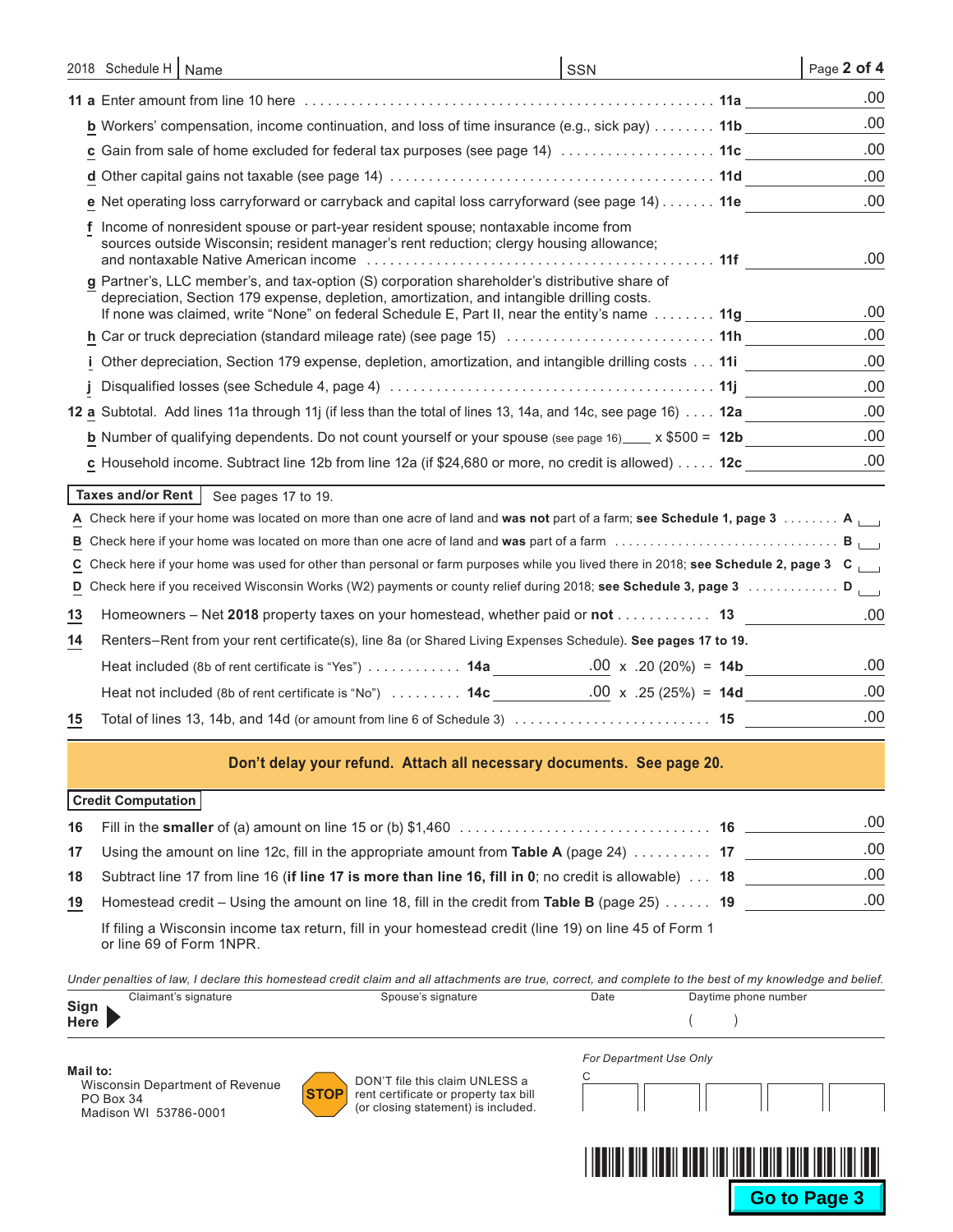### **Schedule 1 Allowable Taxes – Home on More Than One Acre of Land**

| • Homeowners: Complete this schedule if your home                                                                                                | 1 Assessed value of land (from tax bill)  1                                                                   | .00 |
|--------------------------------------------------------------------------------------------------------------------------------------------------|---------------------------------------------------------------------------------------------------------------|-----|
| was on more than one acre of land and was not part of<br>a farm (as defined on page 7 of the instructions). Claim                                | 2 Number of acres of land  2 __ __ __ . __ _                                                                  |     |
| only the property taxes on one acre of land and the                                                                                              | 3 Divide line 1 by line 2 3                                                                                   | .00 |
| buildings on it.<br><b>Renters:</b> If your home was on more than one acre of land                                                               | 4 Assessed value of improvements<br>(from tax bill) $\ldots \ldots \ldots \ldots \ldots \ldots$               | .00 |
| and was not part of a farm, do not complete Schedule 1,                                                                                          |                                                                                                               | .00 |
| but see exception 4 under "Exceptions: Homeowners<br>and/or Renters" (page 19) for instructions.                                                 | 6 Add line 1 and line 4 (total assessed value) 6                                                              | .00 |
| . Do not complete this schedule if your home was part<br>of a farm. You may claim the property taxes on up to                                    | 7 Divide line 5 by line 6 (carry the decimal<br>to four places) $\ldots \ldots \ldots \ldots \ldots \ldots$ 7 |     |
| 120 acres of land adjoining your home and all improve-<br>ments on those 120 acres.                                                              | 8 Net 2018 property taxes (see instructions<br>for line 13 of Schedule H, on page $17) \ldots$ . 8            | .00 |
| • If you wish to use a different method to prorate your<br>property taxes, attach to Schedule H your computation<br>of allowable property taxes. | 9 Multiply line 8 by line 7. Fill in here and<br>on line 13 of Schedule H or line 1 of                        | .00 |
| Schadule 2 <sub>1</sub>                                                                                                                          | Allowable Taxes/Rent - Home I lead Partly for Purnoses Other Than Farm or Personal I lse                      |     |

### **Schedule 2 Allowable Taxes/Rent – Home Used Partly for Purposes Other Than Farm or Personal Use**

- Complete this schedule if your homestead (as defined on page 7 of the instructions) was not part of a farm but was used partly for purposes other than personal use while you lived there in 2018. Only the personal portion of your property taxes/rent may be claimed.
- "Other uses" include part business or rental use where a deduction is allowed or allowable for tax purposes, and a separate unit occupied by others rent free. See paragraph 3 under "Exceptions: Homeowners and/or Renters" (page 19) for examples and additional information.
- 1 Net 2018 property taxes/rent or amount from line 9 of Schedule 1 (see pages 17 to 19)  $\ldots \ldots \ldots \ldots 1$ 2 Percentage of homestead used solely for personal purposes . . . . . . . . . . 2 \_\_ <sub>\_\_\_</sub> \_\_ . \_\_ \_% 3 Multiply line 1 by line 2. Fill in here and on line 13, 14a, or 14c of Schedule H, or on line 1 or 2 of Schedule 3 below . . 3 .00 .00

#### **Schedule 3 Taxes/Rent Reduction – Wisconsin Works (W2) or County Relief Recipients**

Complete this schedule if, for any month of 2018, you received a) Wisconsin Works (W2) payments of any amount, or b) county relief payments of \$400 or more. If you received these payments for all 12 months of 2018, do not complete Schedule H; you do not qualify for homestead credit.

**Example:** You received Wisconsin Works payments for 4 months in 2018. Rent paid for 2018 was \$4,500, and heat was included.

#### **Line**

- 2 20% of rent paid  $(\$4,500 \times .20)$ ..........\$900
- 4 Monthly rent  $(\$900 ÷ 12)$  . . . . . . . . . . . . . . \$75
- 5 Number of months **no** Wisconsin Works received. . 8 6 Reduced rent ( $$75 \times 8$  months)  $\ldots \ldots \ldots$  \$600
- In this example, "600" would be filled in on line 15 of Schedule H.

|   | Homeowners – fill in the net 2018<br>property taxes on your homestead or the<br>amount from line 3 of Schedule 2  1                                                                     | ()() |
|---|-----------------------------------------------------------------------------------------------------------------------------------------------------------------------------------------|------|
|   | 2 Renters – if heat was included, fill in<br>20% (.20), or if heat was not included,<br>fill in 25% (.25), of rent from line 8a of the<br>rent certificate(s) or line 3 of Schedule 2 2 | .00  |
|   | 3 Add line 1 and line 2; fill in the <b>smaller</b> of<br>a) the total of lines 1 and 2, or b) $$1,460$ 3                                                                               | .00  |
| 4 | Divide line $3$ by $12. \ldots \ldots \ldots \ldots \ldots$ 4                                                                                                                           | .00  |
| 5 | Number of months in 2018 for which you<br>did not receive a) any Wisconsin Works<br>(W2) payments, or b) county relief<br>payments of \$400 or more $\ldots \ldots \ldots 5$            |      |
| 6 | Multiply line 4 by line 5. Fill in here and<br>on line 15 of Schedule H. Do not fill in                                                                                                 |      |